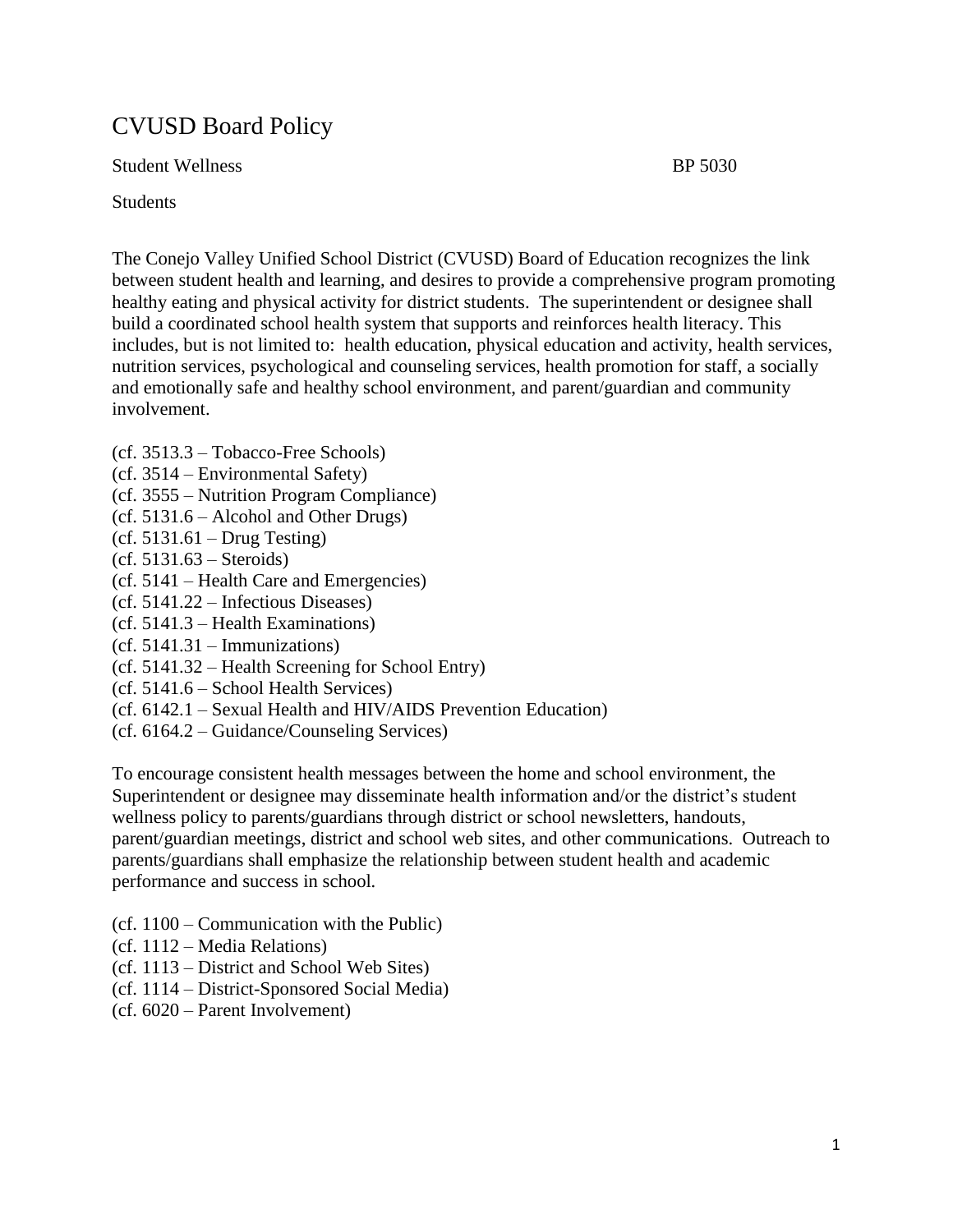## CVUSD Student Wellness Committee

The superintendent or designee shall encourage parents/guardians, students, Board members, school administrators and staff, and members of the public to participate in the development, implementation, and periodic review and update of the district's student wellness policy. A triennial review and update by the CVUSD Wellness Committee will be performed and presented to the school board.

(c.f. 1220 – Citizen Advisory Committees) (cf. 9140 – Board Representatives)

The CVUSD Student Wellness Committee shall advise the district on health-related issues, activities, policies, and programs. At the discretion of the superintendent or designee, the duties of the committee may also include the planning, implementation, and evaluation of activities to promote health within the school or community.

## CVUSD Student Wellness Committee Mission Statement

The CVUSD Student Wellness Committee is comprised of parents, teachers, administrators, and community members who acknowledge that students' health and lifestyle choices including nutrition, physical activity and social/emotional health affect school performance. The Committee will provide policy recommendations that consider the cultural differences of our schools and families, and are developed from the perspective that children's health is fundamentally important. The Committee recognizes the role of the school as part of the larger community in the establishment and promotion of a wellness culture. Committee members seek to accomplish this mission through the development of CVUSD School Board policy.

## Goals for Nutrition, Physical Activity, Social Emotional Health and other Wellness Activities

The Board shall adopt goals for nutrition promotion and education, physical activity, social and emotional health and other school-based activities that promote student wellness. In developing such goals, the Board shall review and consider evidence-based strategies and techniques*.*

(42 USC 1758b) (7 CFR 210.30)

Each school must formulate one goal for each of the following:

- 1. Nutrition promotion
- 2. Physical Activity
- 3. Social and Emotional Health

\*See Appendix B

 $(cf. 0000 - Vision)$ (cf. 0200 – Goals for the School District)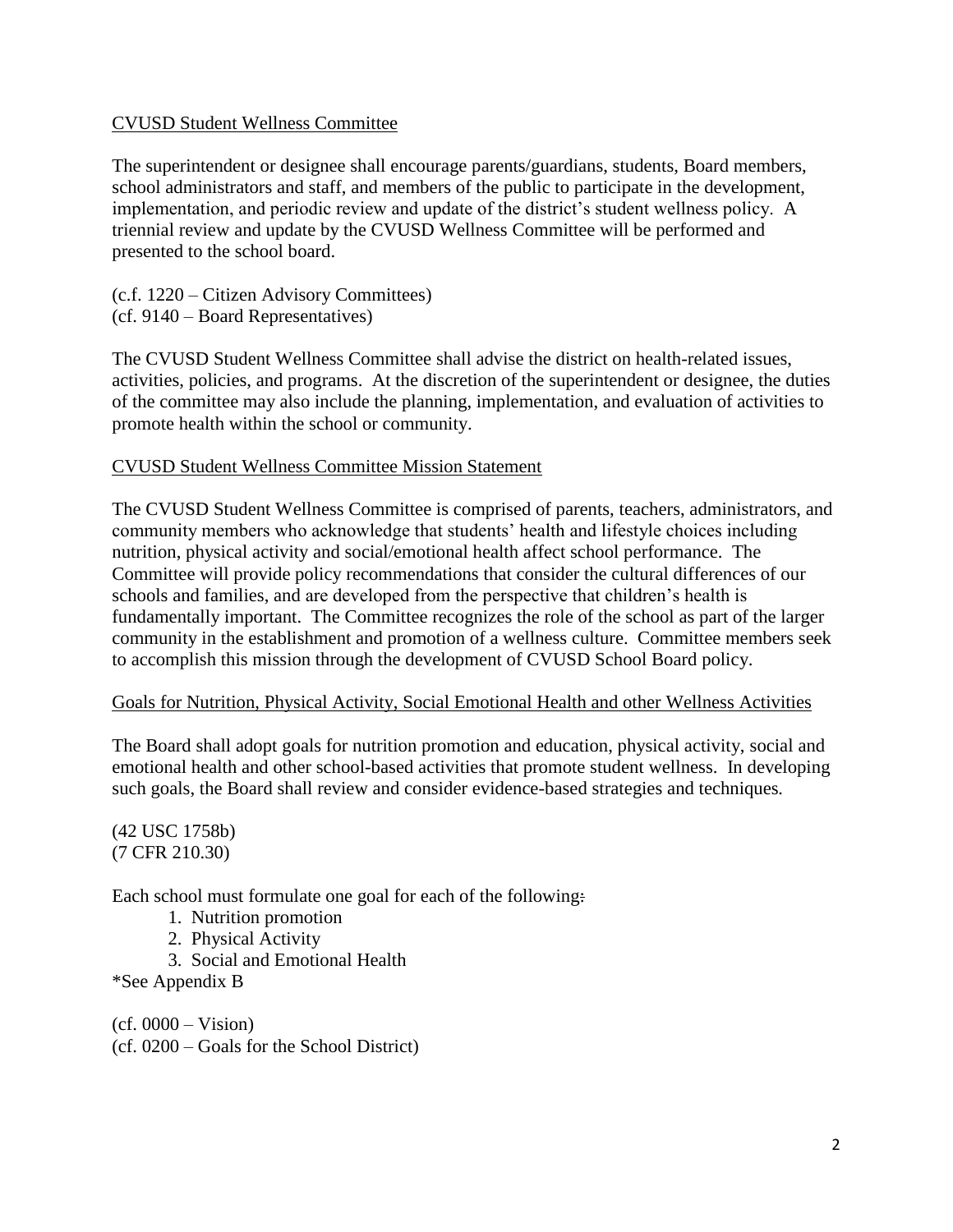The district's nutrition education and physical education programs shall be based on research, consistent with the expectations established in the state's curriculum frameworks and content standards, and designed to build the skills and knowledge that all students need to maintain a healthy lifestyle.

(cf. 6011 – Academic Standards) (cf. 6143 – Courses of Study)

The nutrition education program shall include, but is not limited to, information about the benefits of healthy eating for learning, disease prevention, weight management, and oral health. Nutrition education shall be provided as part of the health education program and, as appropriate, shall be integrated into other academic subjects in the regular educational program, before – and after – school programs, summer learning programs, and school garden programs.

(cf. 5148.2 – Before/After School Programs) (cf. 6142.8 – Comprehensive Health Education)

All students shall be provided opportunities to be physically active on a regular basis. Opportunities for moderate to vigorous physical activity shall be provided through physical education and recess and may also be provided through school athletic programs, extracurricular programs, before – and – after school programs encouraging students to walk or bicycle to and from school, in-class physical activity breaks, and other structured and unstructured activities.

(cf. 5142.2) – Safe Routes to School Program) (cf. 642.7 – Physical Education and Activity) (cf. 6145 – Extracurricular and Co-curricular Activities) (cf. 6145.2 – Athletic Competition)

The Board may enter into a joint use agreement to make district facilities or grounds available for recreational or sports activities outside the school day and/or to use community facilities to expand students' access to opportunity for physical activity.

(cf. 1330.1 – Joint Use Agreements)

Professional development may be regularly offered to the nutrition program director, managers, and staff, as well as health education teachers, physical education teachers, coaches, activity supervisors, teachers and other staff as appropriate to enhance their knowledge and skills related to student health and wellness.

The superintendent or designee shall encourage staff to serve as positive role models for healthy eating, physical fitness and emotional well-being*.* He/she shall promote work-site wellness and may provide opportunities for regular physical activity among employees. Professional development may include instructional strategies that assess health knowledge and skills and promote health behaviors.

(cf. 4131 – Staff Development)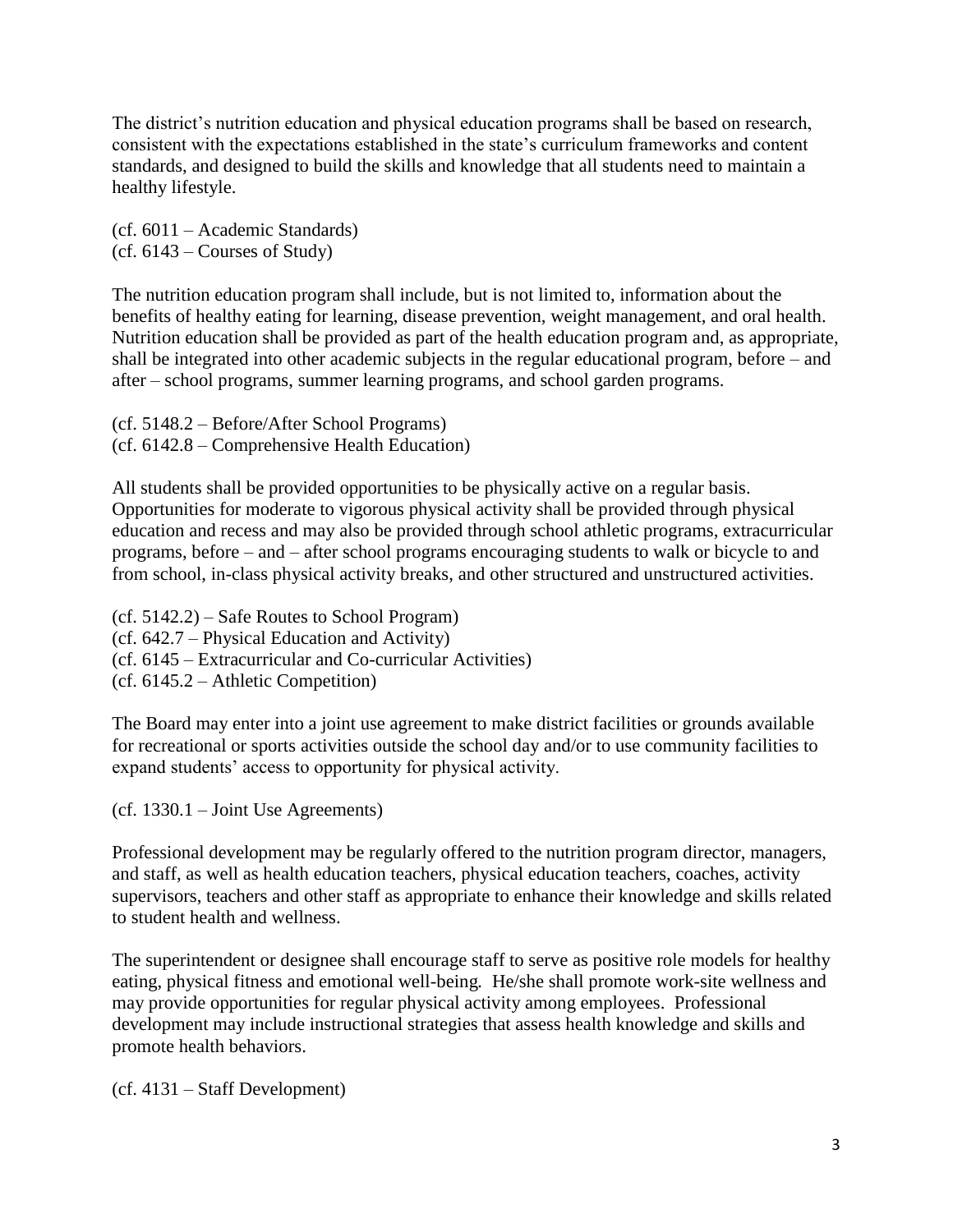(cf. 4231 – Staff Development) (cf. 4331 – Staff Development)

In order to ensure that students have access to comprehensive health services, the district may provide access to health services at, or near, district schools and/or may provide referrals to community resources.

The Board recognizes that a safe, positive school environment is also conducive to students' physical and mental health and thus prohibits bullying and harassment of all students, including bullying on the basis of weight or health condition.

(BP 5131.2)

Nutritional Guidelines for Foods Available at School

For all foods available on each campus during the school day, the district shall adopt nutritional guidelines that support the objectives of promoting student health and reducing childhood obesity. The CVUSD Board believes that foods and beverages sold, or provided*,* to students at district schools should support the health curriculum and promote optimal health, taking into consideration the needs of students with special dietary needs. Nutritional standards adopted by the district for all foods and beverages sold, or provided*,* to students, including foods and beverages provided through the district's food service program, student stores, vending machines, or other venues, shall meet or exceed state and federal nutritional standards.

(See Attachment A, Food Restrictions)

 $(cf. 3312 - Contracts)$ (cf. 3550 – Food Service/Child Nutrition Program) (cf. 3554 0 Other Food Sales) (cf. 5141.27 – Food Allergies/Special Dietary Needs) (cf. 5148 – Child Care and Development) (cf. 5148.3 – Preschool/Early Childhood Education)

In order to maximize the district's ability to provide nutritious meals and snacks, all district schools shall participate in available federal school nutrition programs, including the National School Lunch Program and the School Breakfast Program, and after-school snack programs, to the extent possible. When approved by the California Department of Education, the district may sponsor a summer meal program.

(cf. 3552 – Summer Meal Program) (cf. 3553 – Free and Reduced Price Meals)

The superintendent or designee shall encourage school organizations to use healthy food items or non-food items for fundraising purposes.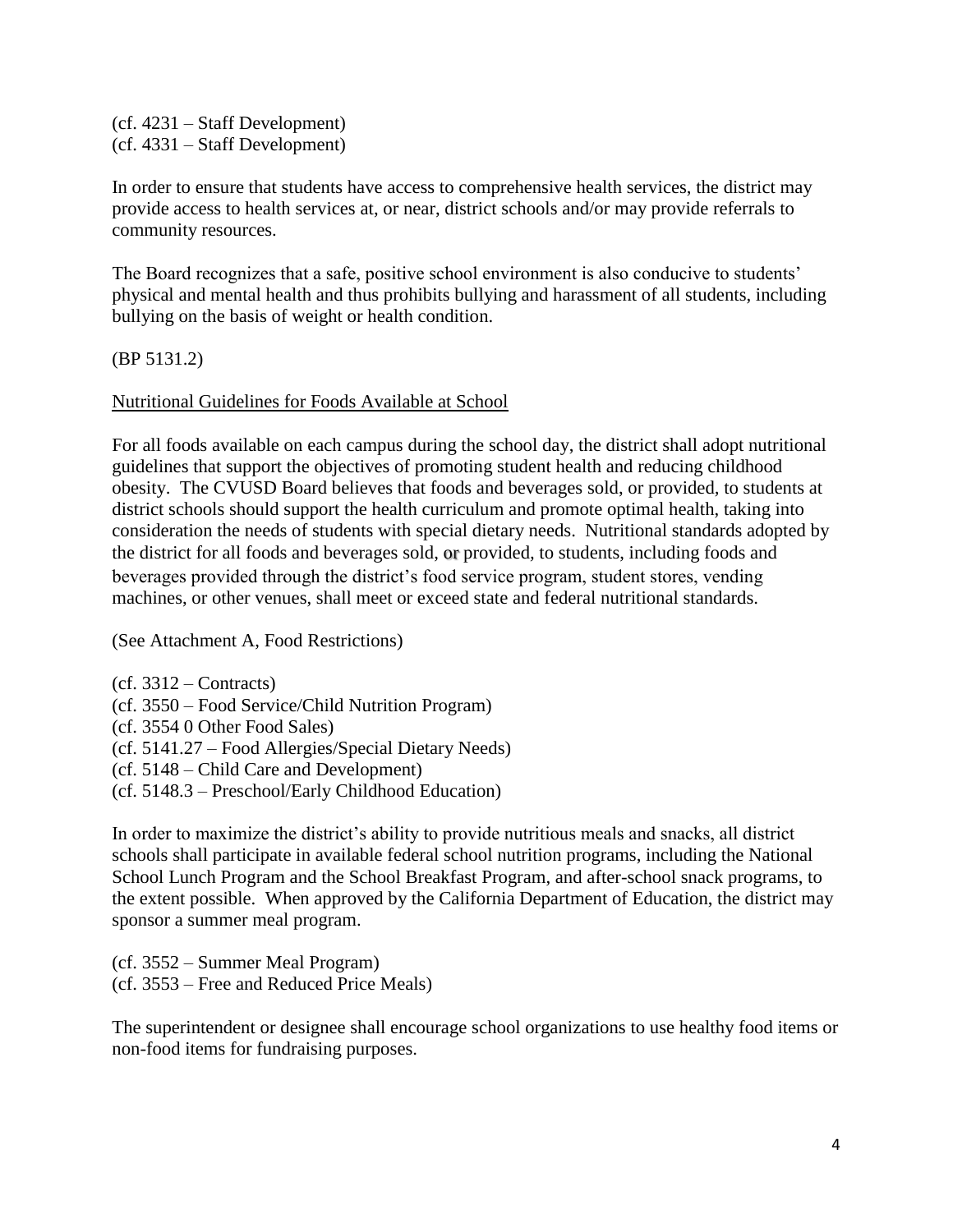School staff shall encourage parents/guardians or other volunteers to support the district's nutrition education program by considering nutritional quality when selecting any snacks that they may donate for occasional class parties. (See Appendix A)

## School Day Fund Raising Programs

Effective from midnight to one-half hour after the end of the official school day, food restrictions apply to all foods sold or given to students by any entity. Sold means the exchange of food for money, coupons, vouchers, or order forms, when any part of the exchange occurs on a school campus. (See Appendix A).

## Events and Celebrations

School events, classroom celebrations, and birthday recognitions that involve food or beverage during the school day shall be limited to no more than two events per class per month. At such events, administrators, teachers and parents are strongly encouraged to choose foods and beverages that support a healthy lifestyle. (See Appendix A) A list of healthy food and beverage ideas is available on the Child Nutrition webpage on the CVUSD website. Non-instructional classroom or school-sponsored food or beverage activities must take place AFTER lunch is served, in order to not interfere with the lunch program.

## Rewards/Incentives

Group recognitions using food and beverage are permitted, but these items shall not be used as a reward for individual student performance. CVUSD staff is strongly encouraged to use alternative privileges, teacher recognition, and non-food items as rewards.

## Curriculum or Thematically Based Activities

The above policy language is not intended to restrict curriculum or thematically based activities.

## Marketing and Advertising

To reinforce the district's nutrition education program, the CVUSD Board prohibits the marketing and advertising of foods and beverages that do not meet nutrition standards for the sale of foods and beverages on campus during the school day. Existing items do not need to be immediately replaced, but as new contracts are signed and/or durable equipment replaced, these guidelines should be followed.

(7 CFR 210.30) (cf. 1325 – Advertising and Promotion)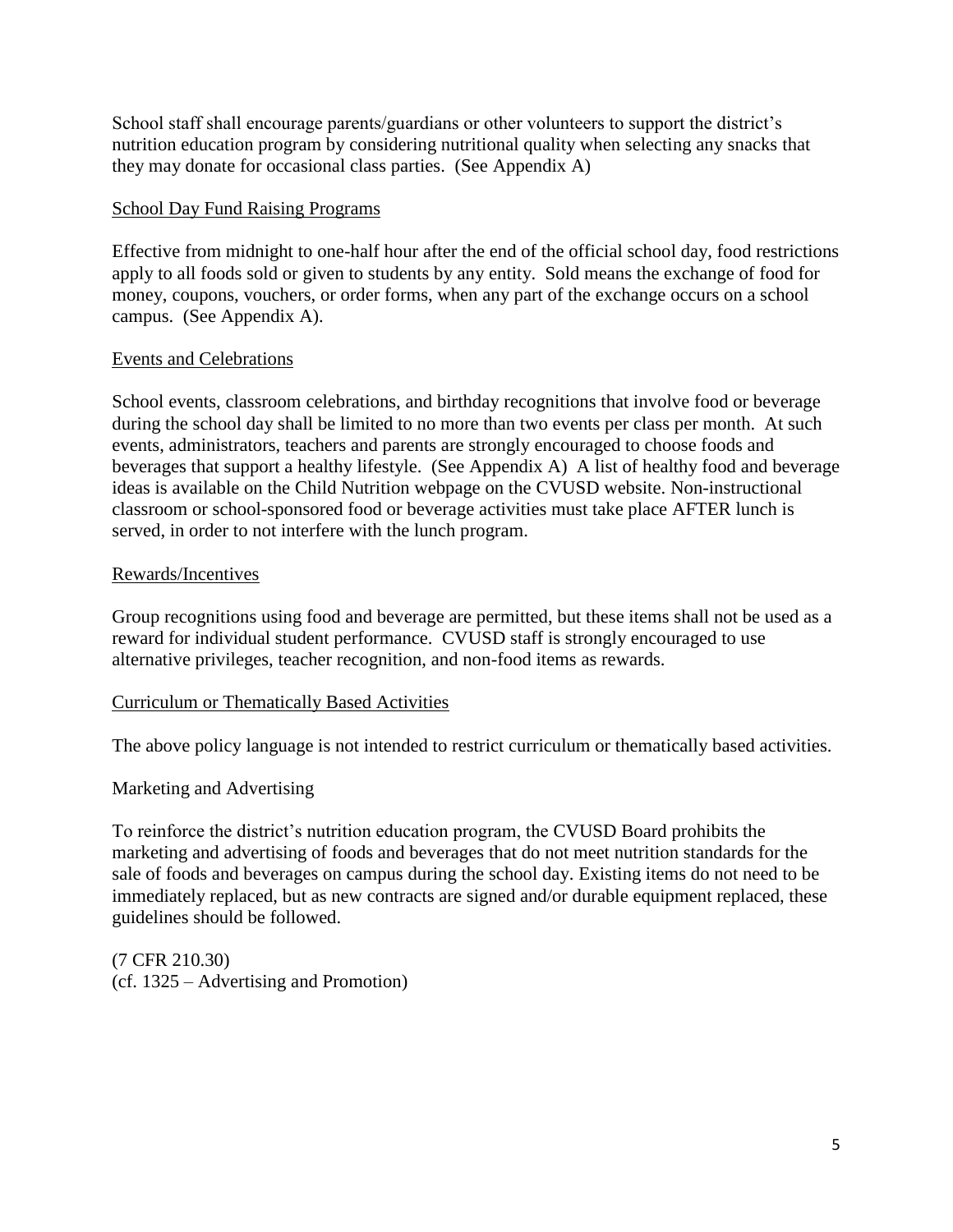## Program Implementation and Evaluation

The Superintendent designates the individual identified below as the individual responsible for ensuring that each school site complies with the district's wellness policy.

Director of Childhood Nutrition (805) 497-9511 ext. 256

The superintendent or designee shall assess the implementation and effectiveness of this policy at least once every three years.

(42 USC 1758b) (7 CFR 210.30)

The assessment shall include the extent to which district schools are in compliance with this policy, the extent to which this policy compares to model wellness policies available from the U.S. Department of Agriculture, and a description of the progress made in attaining the goals of the wellness policy.

(42 USC 1758b)

The superintendent or designee shall invite feedback on district and school wellness activities from food service personnel, school administrators, the wellness council, parents/guardians, students, teachers, before – and - after school program staff, and/or other appropriate persons.

The Board and the superintendent or designee shall establish indicators that will be used to measure the implementation and effectiveness of the district activities related to student wellness.

As feasible, an assessment report may include a comparison of results across multiple years, a comparison of district data with county, statewide, or national data, and/or a comparison of wellness data with other student outcomes such as academic indicators or student discipline rates.

In addition, the superintendent or designee shall prepare and maintain the proper documentation and records needed for the administrative review of the district's wellness policy conducted by the California Department of Education (CDE) every three years.

The assessment results of both the district and state evaluations shall be submitted to the CVUSD Board for the purposes of evaluating policy and practice, recognizing accomplishments, and making policy adjustments as needed to focus district resources and efforts on actions that are most likely to make a positive impact on student health and achievement.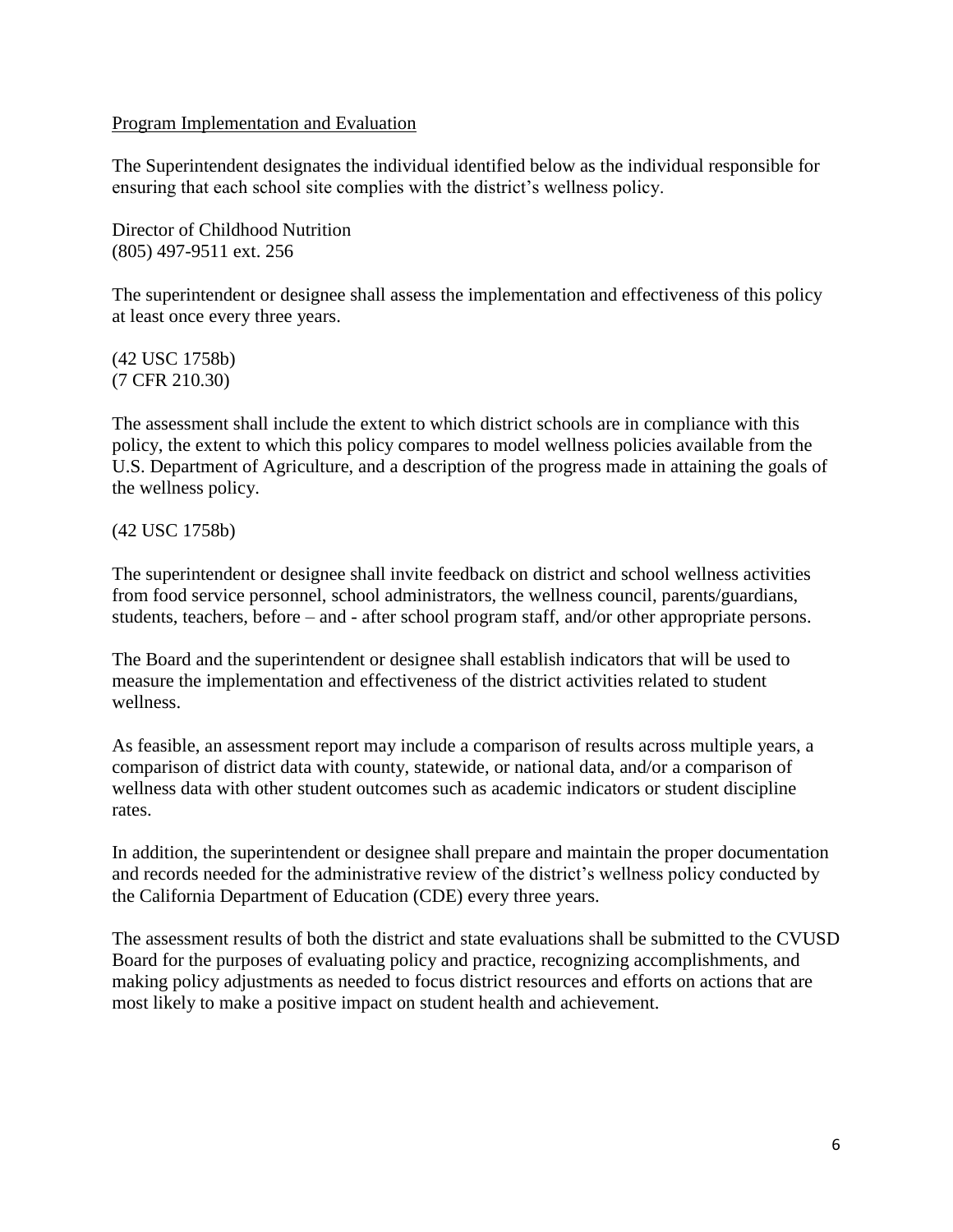## Notifications

The superintendent or designee shall inform the public about the content and implementation of the district's wellness policy and shall make the policy, and any updates to the policy, available to the public on an annual basis. He/she shall also inform the public of the district's progress towards meeting the goals of the wellness policy, including the availability of the triennial district assessment.

(Education Code 49432) (42 USC 17580) (7 CFR 210.30)

The superintendent or designee shall distribute this information through the most effective methods of communication consistent with District practice.

## Records

The superintendent or designee shall retain records that document compliance with 7 CFR 210.30, including, but not limited to, the written student wellness policy, documentation of the triennial assessment of the wellness policy for each school site, and documentation demonstrating compliance with the community involvement requirements, including requirements to make the policy and assessment results available to the public.

(7 CFR 210.30)

Legal Reference: EDUCATION CODE 33350-33354 CDE responsibilities re: physical education 49430-49436 Pupil Nutrition, Health and Achievement Act of 2001 49500-49505 School Meals 49510-49520 Nutrition 49530-49536 Child Nutrition Act 49540-49546 Child care food program 49547-49548.3 Comprehensive nutrition services 49550-49561 Meals for needy students 49565-49565.8 California Fresh Start pilot programs 49570 National School Lunch Act 51210 Course of study, grades 1-6 51220 Course of study, grades 7-12 51222 Physical education 51223 Physical education, elementary schools 51795-51796.5 School instructional gardens 51880-51921 Comprehensive health education CODE OF REGULATIONS, TITLE 5 15500-15501 Food sales by student organizations 15510 Mandatory meals for needy students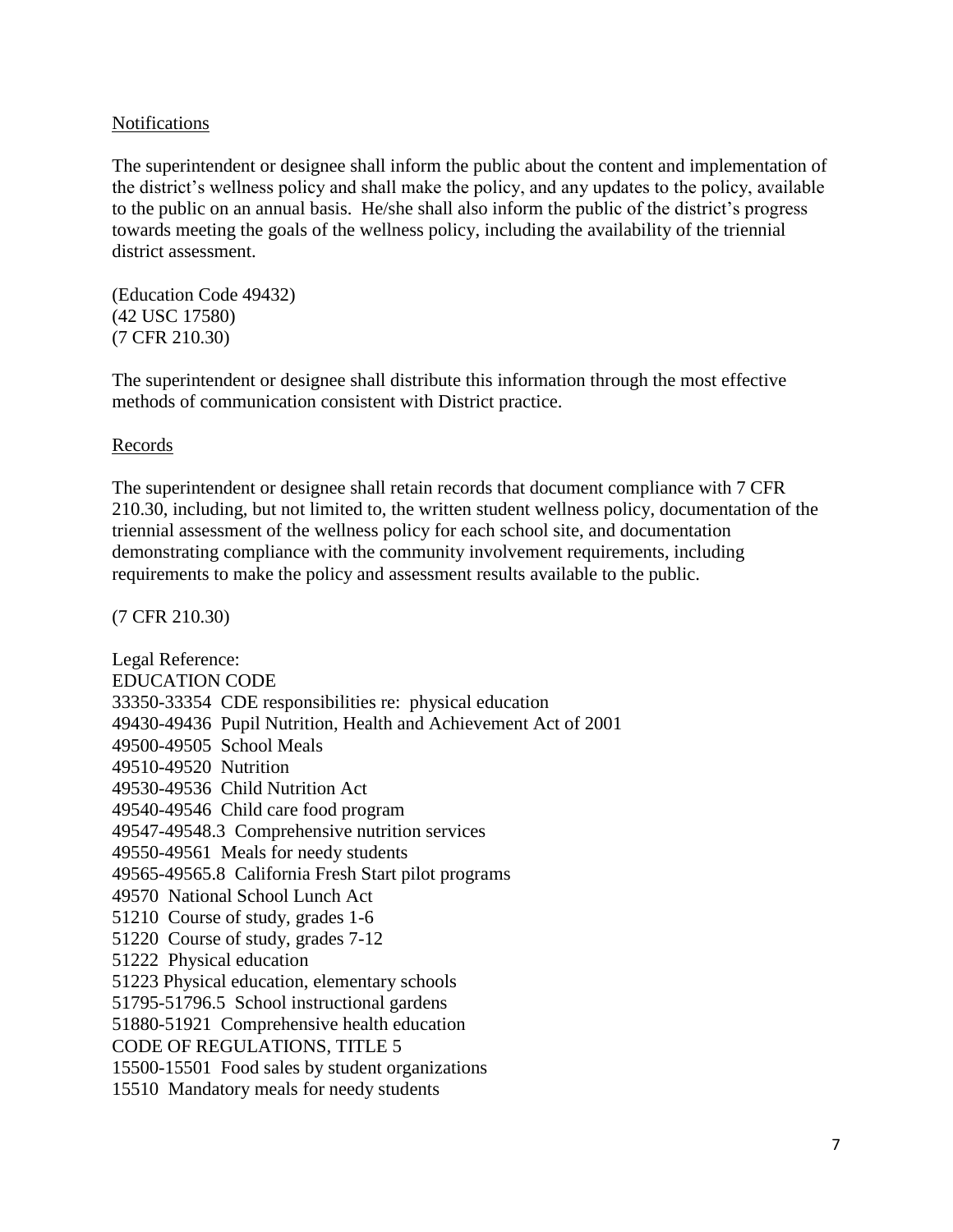15530-15535 Nutrition education

15550-15565 School lunch and breakfast programs

UNITED STATES CODE, TITLE 42

1751-1769 National School Lunch Program, especially:

1758b Local wellness policy

1771-1791 Child Nutrition Act, including:

1773 School Breakfast Program

1779 Rules and regulations, Child Nutrition Act

CODE OF FEDERAL REGULATIONS, TITLE 7

210.1-210.31 National School Lunch Program

220.1-220.21 School Breakfast Program

COURT DECISIONS

Frazer v. Dixon Unified School District, (1993) 18 Cal.App.4th 781

Management Resources:

CSBA PUBLICATIONS

Building Healthy Communities: A School Leader's Guide to Collaboration and Community Engagement, 2009

Safe Routes to School: Program and Policy Strategies for School Districts, Policy Brief, 2009 Monitoring for Success: Student Wellness Policy Implementation Monitoring Report and Guide 2007

Nutrition Standards for Schools: Implications for Student Wellness, Policy Brief, rev. October 2007

Physical Education and California Schools, Policy Brief, rev. October 2007

Student Wellness: A Healthy Food and Physical Activity Policy Resource Guide, rev. April 2006

School-Based Marking of Foods and Beverages: Policy Implications for School Boards, Policy Brief, March 2006

CALIFORNIA DEPARTMENT OF EDUCATION PUBLICATIONS

Physical Education Framework for California Public Schools, Kindergarten through Grade Twelve, 2009

Healthy Children Ready to Learn: A White Paper on Health, Nutrition, and Physical Education, January 2005

Health Framework for California Public Schools, Kindergarten Through Grade Twelve, 2003 CALIFORNIA PROJECT LEAN PUBLICATIONS

Policy in Action: A Guide to implementing Your Local School Wellness Policy, October 2006 CENTER FOR COLLABORATIVE SOLUTIONS

Changing Lives, Saving Lives: A Step-by-Step Guide to Developing Exemplary Practices in Healthy Eating, Physical Activity and Food Security in Afterschool Programs, March 2010 CENTERS FOR DISEASE CONTROL AND PREVENTION PUBLICATIONS

School Health Index for Physical Activity and Healthy Eating: A Self-Assessment and Planning Guide, 2005

NATIONAL ASSOCATION OF STATE BOARDS OF EDUCATION PUBLICATIONS Fit, Healthy and Ready to Learn, 2000

U.S. DEPARTMENT OF AGRICULTURE PUBLICATIONS

Dietary Guidelines for Americans, 2015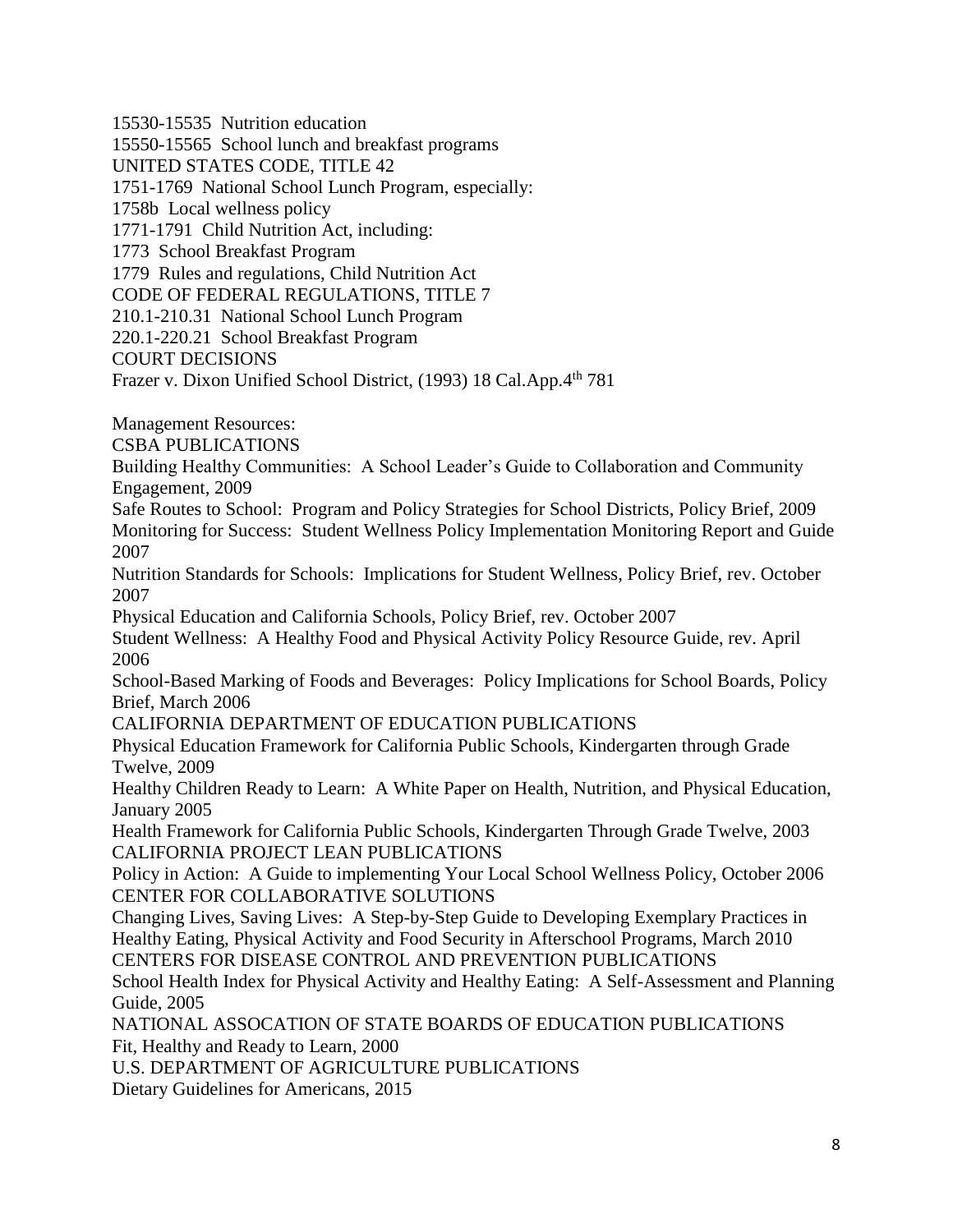Changing the Scene, Improving the School Nutrition Environment: A Guide to Local Action, 2000

WEB SITES

CSBA: [http://www.csba.org](http://www.csba.org/) Action for Healthy Kids: [http://www.actionforhealthykids.org](http://www.actionforhealthykids.org/) California Department of Education, Nutrition Services Division: <http://www.cde.ca.gov/ls/nu> California Department of Public Health: [http://www.californiahealthykids.org](http://www.californiahealthykids.org/) California Project LEAN (Leaders Encouraging Activity and Nutrition): [http://www.californiaprojectlean.org](http://www.californiaprojectlean.org/) California School Nutrition Association: [http://www.calsna.org](http://www.calsna.org/) Center for Collaborative Solutions: [http://www.ccscenter.org](http://www.ccscenter.org/) Centers for Disease Control and Prevention: [http://www.cdc.gov](http://www.cdc.gov/) Dairy Council of California: [http://www.dairycouncilofca.org](http://www.dairycouncilofca.org/) National Alliance for Nutrition and Activity: <http://www.cspinet.org/nutritionpolicy/nana.html> National Association of State Boards Association: [http://www.nsba.org](http://www.nsba.org/) School Nutrition Association: [http://www.schoolnutrition.org](http://www.schoolnutrition.org/) Society for Nutrition Education: [http://www.sne.org](http://www.sne.org/) U.S. Department of Agriculture, Food and Nutrition Service, Wellness Policy: <http://www.fns.usda.gov/tn/Healthy/wellnesspolicy.html>

(11/05 11/07) 7/11 6/13 6/17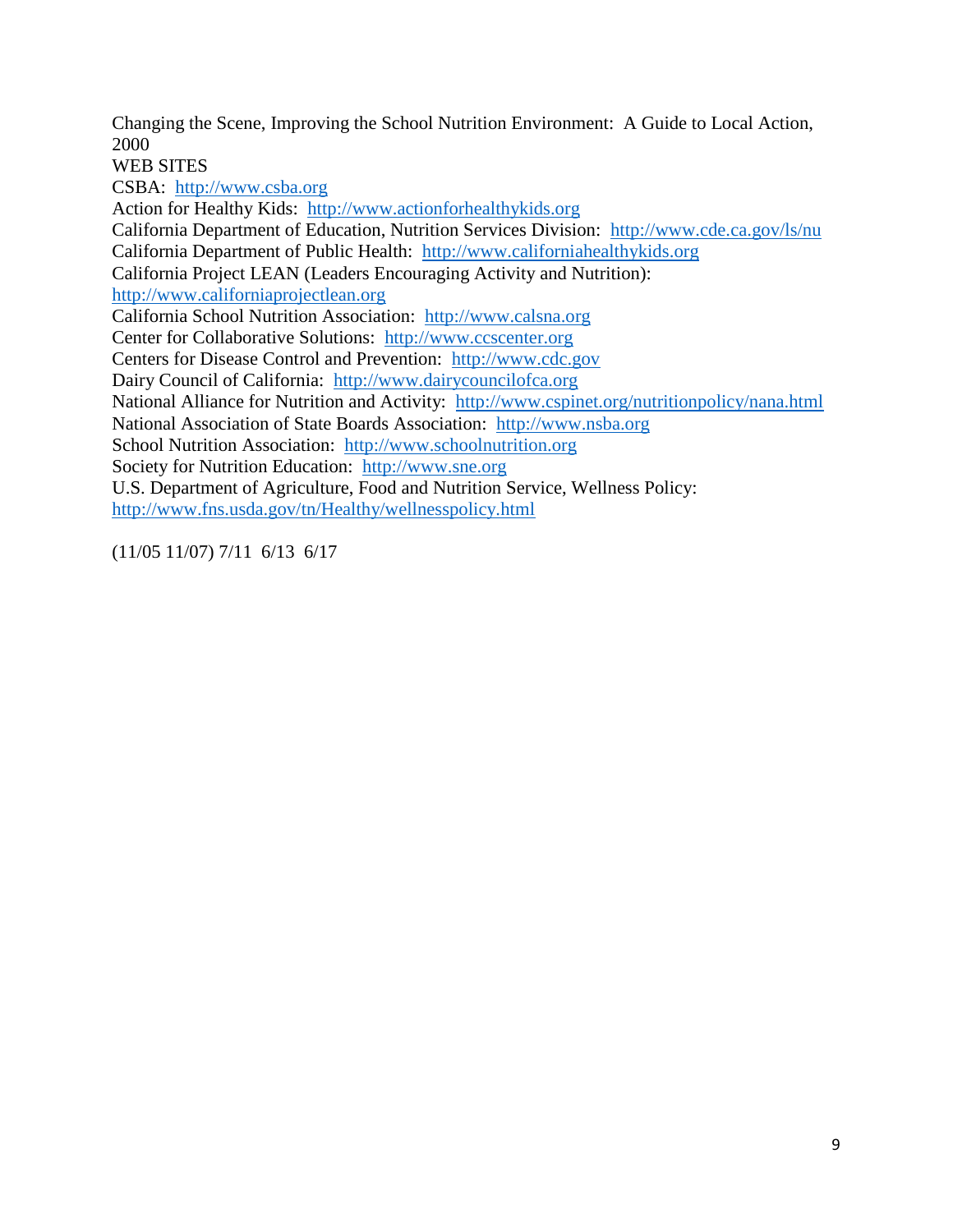### **ELEMENTARY SCHOOL –FOOD RESTRICTIONS**

References: Education Code sections 49430, 49431, 49431.7; California code of Regulations sections 15575, 15577, 15578; Code of Federal Regulations sections 210.11, 220.12

Effective 1/1/2017

An **Elementary School** contains no grade higher than grade 6.

**Effective** from midnight to one-half hour after the end of the official school day.

**Applies** to **ALL** food sold or given to students by any entity.

**Sold** means the exchange of food for money, coupons, vouchers, or order forms, when any part of the exchange occurs on a school campus.

### **Compliant Foods**

### **Must meet one of the following general food standards:**

- Be a fruit, vegetable, dairy, protein, or whole grain item\* (or have one of these as the first ingredient) OR
- Be a combination food containing at least ¼ cup fruit or vegetable.

### **AND must meet the following nutrition standards:**

- $\leq$  35% calories from fat (except nuts, seeds, reduced-fat cheese or part skim mozzarella, dried fruit and nut/seed combo, fruit, non-fried vegetables, seafood), AND
- < 10% calories from saturated fat (except nuts, seeds, reduced-fat cheese or part skim mozzarella, dried fruit and nut/seed combo), AND
- ≤35% sugar by weight (except fruit\*\*, non-fried vegetables, dried fruit and nut/seed combo), AND
- No trans fats AND
- ≤ 200 milligrams sodium per item/container (no exceptions), AND
- $\bullet$   $\leq$  200 calories per item/container (no exceptions)

#### **Paired Foods:**

- $\bullet$  If exempt food(s) are combined with nonexempt food(s) or added fat/sugar they must meet ALL nutrition standards above.
- If two foods exempt from one or more of the nutrition standards are paired together and sold as a single item, the item must meet for trans-fat, sodium, and calories.

**\***A whole grain item contains:

- The statement "Diets rich in whole grain foods…and low in total fat…may help reduce the risk of heart disease…,"OR
- A whole grain as the first ingredient, OR
- A combination of whole grain ingredients comprising at least 51% of the total grain weight of the total grain weight (manufacturer must verify), OR
- At least 51% whole grain by weight.

\*\*Dried blueberries, cranberries, cherries, tropical fruit, chopped dates, or chopped figs that contain added sugar are exempt from fat and sugar standards. Canned fruit in 100% juice only.

### **ELEMENTARY SCHOOL – BEVERAGE RESTRICTIONS**

**A compliant beverage must be marketed or labeled as a fruit and/or vegetable juice, milk, non-dairy milk, or water AND meet all criteria under that specific category.**

- 1. Fruit or Vegetable juice:
	- a.  $\geq 50\%$  juice AND
	- b. No added sweeteners
	- c.  $\leq$  8 fl. oz. serving size

### 2. Milk:

- a. Cow's or goat's milk, AND
- b. 1% (unflavored), nonfat (flavored, unflavored), AND
- c. Contain Vitamin A & D, AND
- d.  $\geq$  25% of the calcium Daily Value per 8 fl. oz. AND
- e.  $\leq$  28 grams of total sugar per 8 fl. oz.
- f.  $\leq 8$  fl. oz. serving size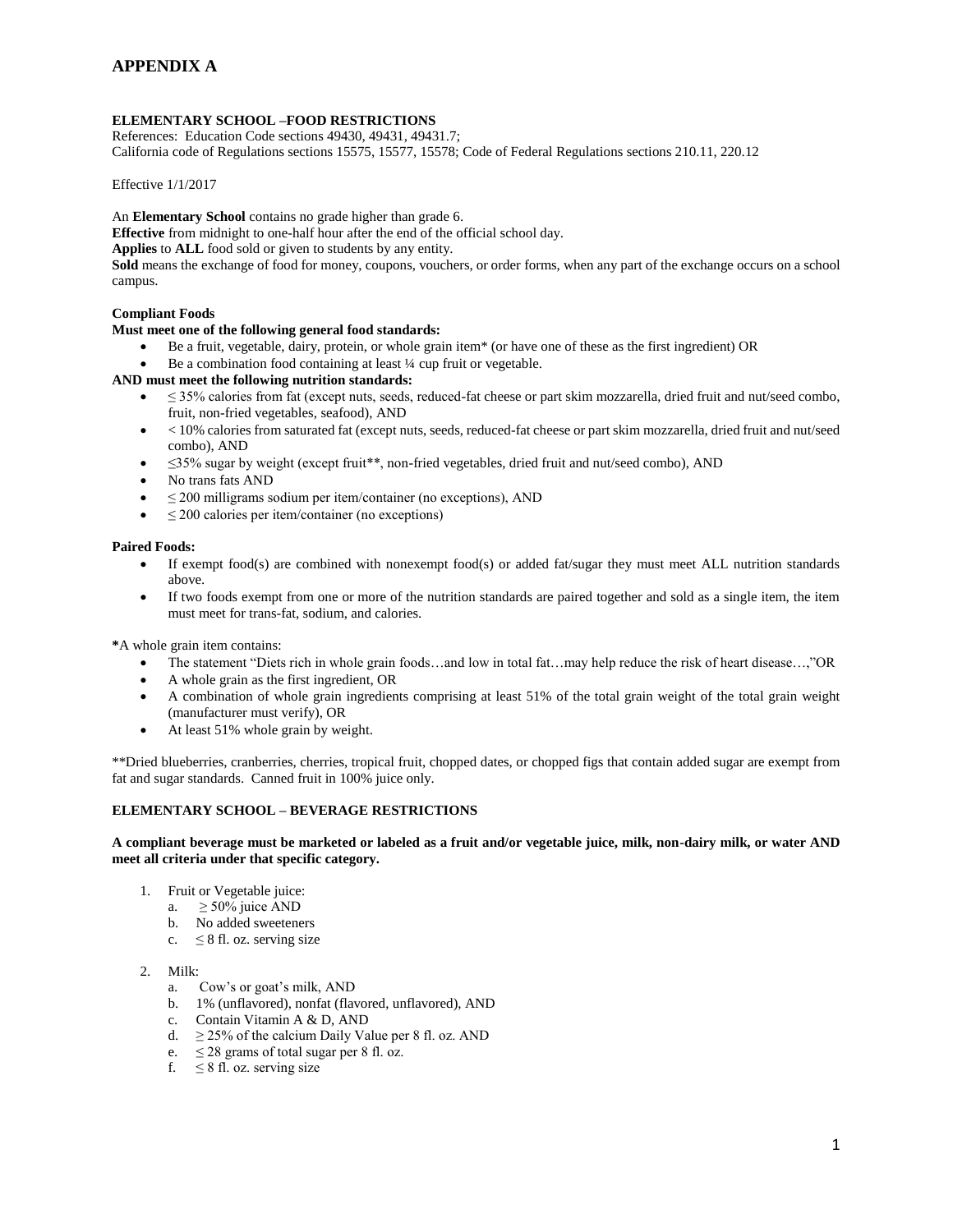### **APPENDIX A**

- 3. Non-dairy milk:
	- a. Nutritionally equivalent to milk (see 7 CFR 210.10(d)(3), 220.8(i)(3) must contain per 8 fl. oz.:
		- $\bullet$   $\geq$  276 mg. calcium
		- $\bullet \quad \geq 8$  g protein
		- $\bullet$   $\geq$  500 IU Vit A
		- $\bullet$   $\geq$  100 IU Vit D
		- $\bullet$   $\geq$  24 mg magnesium
		- $\bullet$   $\geq$  222 mg phosphorus
		- ≥ 349 mg potassium
		- $\bullet$   $\geq$  0.44 mg riboflavin
		- $\geq$  1.1 mcg Vit B12, AND
	- b.  $\leq$  28 grams of total sugar per 8 fl. oz., AND
	- c.  $\leq$  5 grams fat per 8 fl. oz.
	- d.  $\leq 8$  fl. oz. serving size
- 4. Water:
	- a. No added sweeteners
	- b. No serving size

All beverages must be caffeine-free (trace amounts are allowable)

### **ELEMENTARY SCHOOL-STUDENT ORGANIZATIONS**

Reference: California Code of Regulations Section 15500

**Student organization** is defined as a group of students that are NOT associated with the curricula or academics of the school or district.

Effective from midnight to one-half hour after the end of the official school day.

Student organization sales must comply with all food and beverage standards AND ALL of the following:

- 1. Only one food or beverage item per sale.
- 2. The food or beverage item must be pre-approved by the governing board of the school district.
- 3. The sale must occur after the last lunch period has ended.
- 4. The food or beverage item cannot be prepare on campus.
- 5. **Each school** is allowed **four sales per year**.
- 6. The food or beverage item cannot be the same item sold in the food service program at that school during the same school day.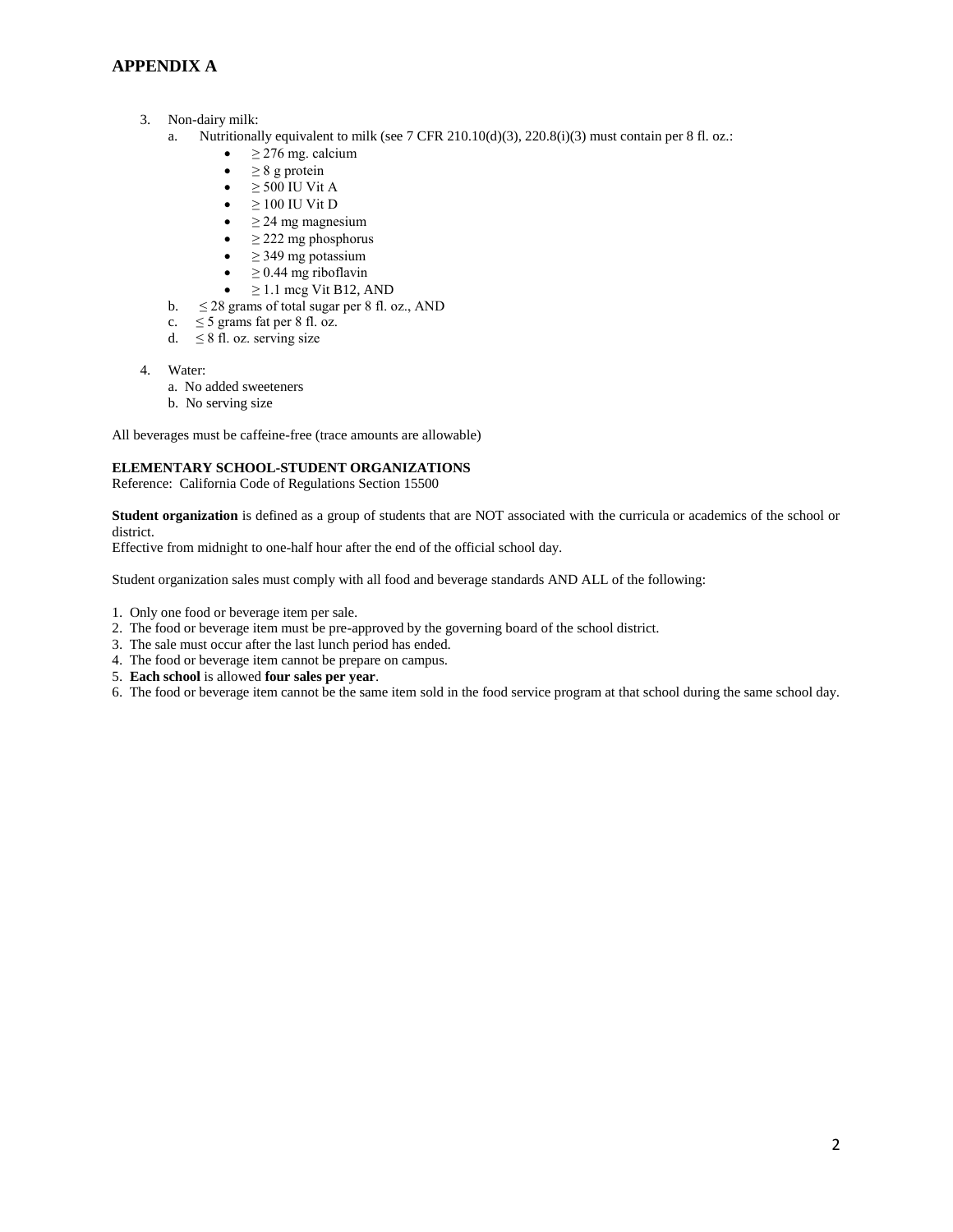## **APPENDIX A**

### **MIDDLE/HIGH SCHOOL - FOOD RESTRICTIONS**

References: Education Code sections 49430, 49431.2, 49431.7, California Code of Regulations sections 15575, 15577, 15578, Code of Federal Regulations sections 210.11, 220.12

#### A **Middle School** contains grades 6-8 or 7-8

#### A **High School** contains any of grades 9-12

**Effective** from midnight to one-half hour after the end of the official school day.

**Applies to ALL** foods sold or given to students by any entity.

**Sold** means the exchange of food for money, coupons, vouchers, or order forms, when any part of the exchange occurs on a school campus.

### **"Snack" foods must meet one of the following general food standards:**

- Be a fruit, vegetable, dairy, protein, or whole grain item\* (or have one of these as the first ingredient(, OR
- Be a combination food containing at least ¼ cup fruit or vegetable.

#### **AND must meet the following nutrition standards:**

- ≤ 35% calories from fat (except nuts, seeds, reduced-fat cheese or part skim mozzarella, dried fruit and nut/seed combo, fruit, non-fried vegetables, seafood), AND
- $\bullet$   $\leq$  10% calories from saturated fat (except nuts, seeds, reduced-fat cheese or part skim mozzarella, dried fruit and nut/seed combo) AND
- $\leq$  355 sugar by weight (except fruit\*\*, non-fried vegetables, dried fruit and nut/seed combo), AND
- No trans fats
- $\leq$  200 milligrams sodium per item/container (no exceptions), AND
- $\leq$  200 calories per item/container (no exceptions)

### **Paired foods:**

- If exempt food(s) are combined with nonexempt food(s) or added fat/sugar they must meet ALL nutrition standards above.
- If two foods exempt from one or more of the nutrition standards are paired together and sold as a single item, the item must meet for trans-fat, sodium and calories

### **"Entrée" foods must be intended as the main dish and be a:**

- Meat/meat alternate and whole grain rich food, OR
- Meat/meat alternate and fruit or non-fried vegetable, OR
- Meat/meat alternate alone (cannot be yogurt, cheese, nuts, seeds, or meat snacks = these are considered a "snack" food). **AND**

A competitive entrée sold by District/School Food Service the day of or the day after it appears on the reimbursable meal program menu must be:

- $\bullet \quad \leq 400$  calories, AND
- $\bullet \quad \leq 35\%$  calories from fat
- $\bullet \quad <$  No trans fats

A competitive entrée sold by Food Services if NOT on the menu the day of or day after or any other entity (PTA, student organization, etc.) must meet one of the following general food standards.:

- Be a fruit, vegetable, dairy, protein, or whole grain item (or have one of these as the first ingredient), OR
- Be a combination food containing at least ¼ cup fruit or vegetable

### **AND meet the following nutrition standards**:

- $\leq$  35% calories from fat, AND
- < 10% calories from saturated fat, AND
- $\leq$  35% sugar by weight, AND
- No trans fats
- $\leq$  480 milligrams sodium, AND
- ≤ 350 calories

\*A whole grain item contains:

- The statement "Diets rich in whole grain foods…and low in total fat…may help reduce the risk of heart disease…,"OR
- A whole grain as the first ingredient, OR
- A combination of whole grain ingredients comprising at least 51% of the total grain weight of the total grain weight (manufacturer must verify), OR
- At least 51% whole grain by weight.

\*\*Dried blueberries, cranberries, cherries, tropical fruit, chopped dates, or chopped figs that contain added sugar are exempt from fat and sugar standards. Canned fruit in 100% juice only.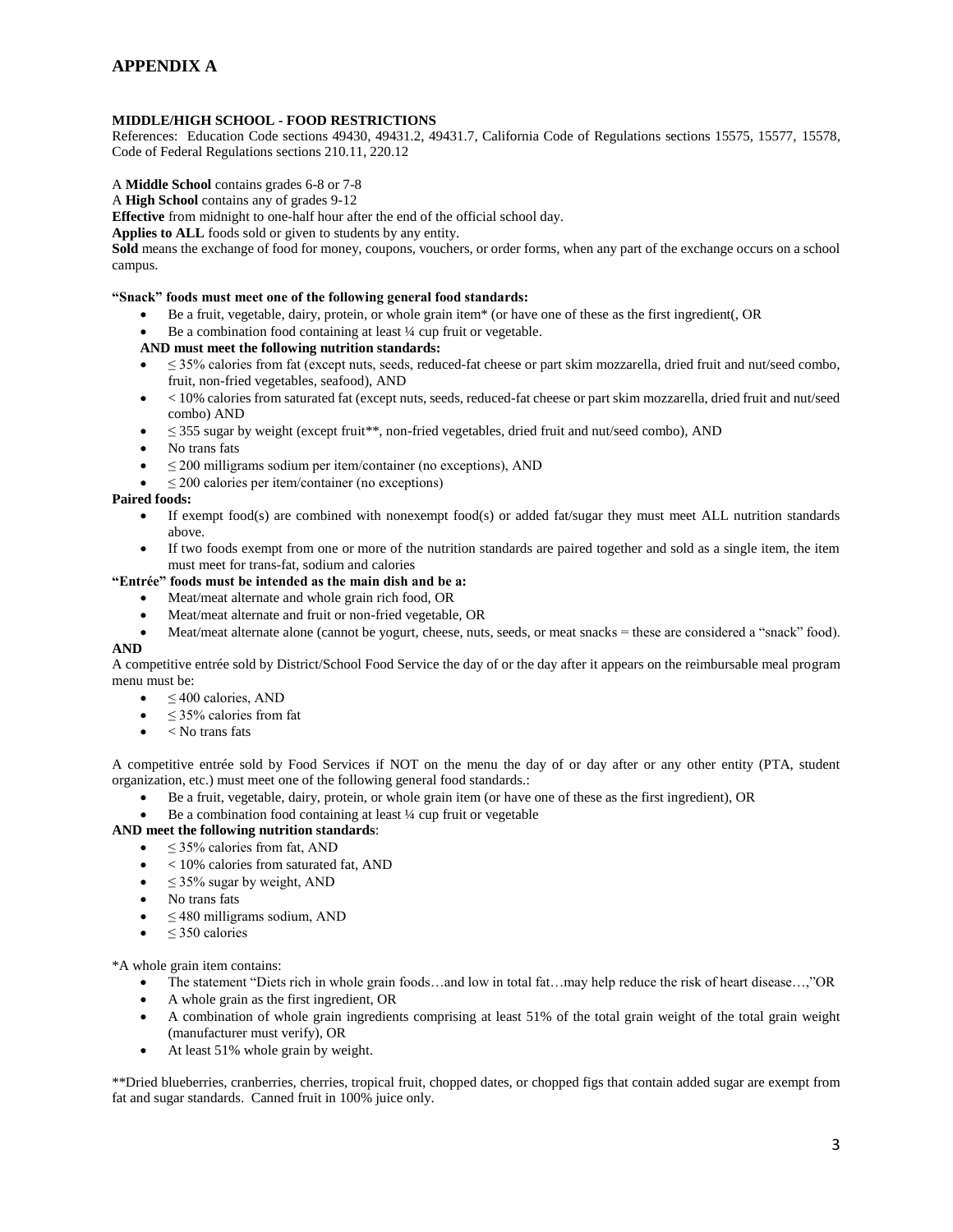### **MIDDLE/HIGH SCHOOL - BEVERAGE RESTRICTIONS**

References: Education Code sections 49430, 49431.2, 49431.7, California Code of Regulations sections 15575, 15577, 15578, Code of Federal Regulations sections 210.11, 220.12

A **Middle School** contains grades 6-8 or 7-8

A **High School** contains any of grades 9-12

**Effective** from midnight to one-half hour after the end of the official school day.

**Applies to ALL** foods sold or given to students by any entity.

**Sold** means the exchange of food for money, coupons, vouchers, or order forms, when any part of the exchange occurs on a school campus.

**A compliant beverage must be marketed or labeled as a fruit and/or vegetable juice, milk, non-dairy milk, water, electrolyte replacement beverage/sports drink, or flavored water AND meet all criteria under that specific category. Compliant beverages:**

- 1. Fruit or Vegetable juice:
	- $a \ge 50\%$  juice AND
	- b. No added sweeteners
	- $c \le 12$  fl. oz. serving size
- 2. Milk:
	- a. Cow's or goat's milk, AND
	- b. 1% (unflavored), nonfat (flavored, unflavored), AND
	- c. Contains Vitamin A & D, AND
	- $d \geq 25\%$  of the calcium Daily Value per 8 fl. oz., AND
	- e.  $\leq$  28 grams of total sugar per 8 fl. oz.
	- $f \leq 12$  fl. oz. serving size
- 3. Non-dairy milk:
	- a. Nutritionally equivalent to milk (see 7 CFR 210.10(d)(3), 220.8(i)(3)), AND
	- b ≤28 grams of total sugar per 8 fl. oz., AND
	- $c \leq 5$  grams fat per 8 fl. oz.
	- $d \leq 12$  fl. oz. serving size
- 4. Water:
	- a. No added sweeteners
	- b. No serving size limit
- 5. Electrolyte Replacement Beverages (**HIGH SCHOOLS ONLY)**
	- a. Must be either  $\leq$  5 calories/8 fl. oz. (no calorie) OR  $\leq$  40 calories/8 fl. oz (low calorie)
	- b. Water as first ingredient
	- $c \le 16.8$  grams added sweetener/8 fl. oz.
	- d. 10-150 mg sodium/8 fl. oz.
	- e. 10-90 mg potassium/8 fl. oz.
	- f. No added caffeine
	- g.  $\leq$  20 fl. oz. serving size (no calorie) OR  $\leq$  12 fl. oz. serving size (low calorie)
- 6. Flavored Water (**HIGH SCHOOLS ONLY)**
	- a. Must be either  $\leq 5$  calories/8 fl. oz. (no calorie) OR  $\leq 40$  calories/8 fl. oz. (low calorie)
	- b. No added sweetener
	- c. No added caffeine
- d.  $\leq$  20 fl. oz. serving size (no calorie) OR  $\leq$  12 fl. oz. serving size (low calorie)

All beverages must be caffeine-free (trace amounts are allowable)

### **MIDDLE/HIGH SCHOOL-STUDENT ORGANIZATONS**

Reference: California code of Regulations Section 15501

**Student organization** is defined as a group of students that are NOT associated with the curricula or academics of the school or district. **Effective from midnight to one-half hour** after the end of the official school day.

Student organization sales must comply with all food and beverage standards AND **all** of the following:

- 1. Up to **three categories** of foods or beverages *may* be sold each day (e.g., chips, sandwiches, juices, etc.)
- 2. Food or beverage item(s) must be **pre-approved** by the governing board of the school district.
- 3. Only **one student organization is** allowed to sell each day.
- 4. Food(s) or beverage(s) **cannot be prepared on campus.**

5. The food or beverage categories sold cannot be the same as the categories sold in the food service program at that school during the same school day.

6. In addition to one student organization sale each day, any and all student organizations may sell on the same four designated days per year. School administration may set these dates.